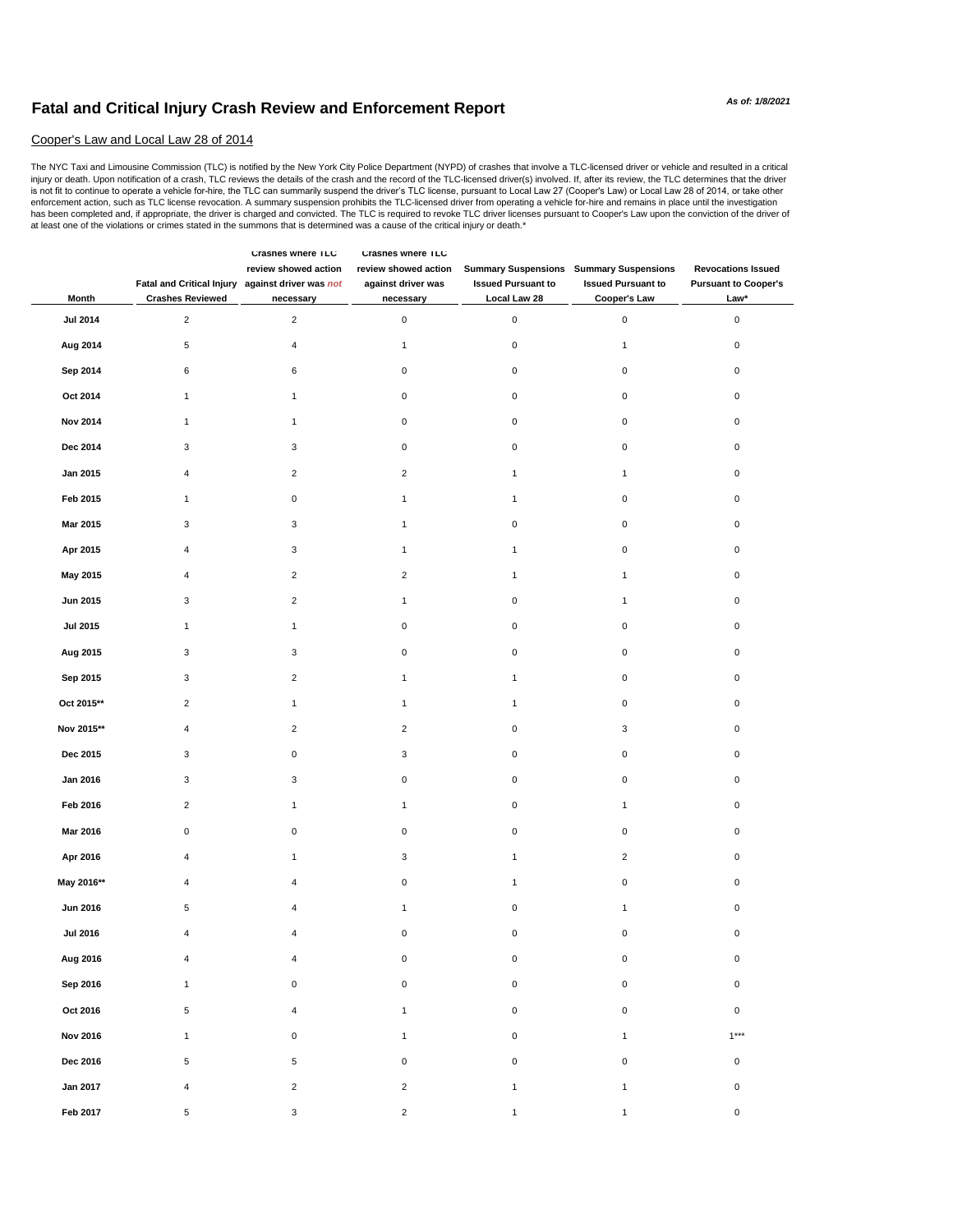| Mar 2017        | 4                       | $\overline{2}$            | $\overline{2}$ | $\overline{\mathbf{c}}$ | $\pmb{0}$                 | 0           |
|-----------------|-------------------------|---------------------------|----------------|-------------------------|---------------------------|-------------|
| Apr 2017        | 6                       | 5                         | $\mathbf{1}$   | $\mathbf{1}$            | $\mathbf 0$               | 0           |
| May 2017        | 5                       | 5                         | $\pmb{0}$      | 0                       | $\mathbf 0$               | 0           |
| <b>Jun 2017</b> | 4                       | 4                         | $\mathbf 0$    | 0                       | $\mathsf 0$               | 0           |
| <b>Jul 2017</b> | 5                       | 3                         | $\overline{2}$ | $\mathbf{1}$            | $\mathbf{1}$              | 0           |
| Aug 2017        | 3                       | 3                         | $\pmb{0}$      | 0                       | $\mathsf 0$               | 0           |
| Sep 2017        | 8                       | $\overline{7}$            | $\mathbf{1}$   | 0                       | $\mathbf{1}$              | 0           |
| Oct 2017        | $\overline{2}$          | $\mathbf 2$               | $\mathbf 0$    | 0                       | $\mathsf 0$               | 0           |
| <b>Nov 2017</b> | $\mathbf{1}$            | $\mathbf{1}$              | $\pmb{0}$      | 0                       | $\mathbf 0$               | 0           |
| Dec 2017        | 3                       | 3                         | $\pmb{0}$      | 0                       | $\pmb{0}$                 | 0           |
| Jan 2018        | 5                       | $\mathbf{3}$              | $\overline{2}$ | 0                       | $\overline{2}$            | 0           |
| Feb 2018        | $\pmb{0}$               | $\pmb{0}$                 | $\pmb{0}$      | 0                       | $\mathbf 0$               | 0           |
| Mar 2018        | 5                       | 3                         | $\overline{2}$ | 0                       | $\overline{c}$            | 0           |
| Apr 2018        | 3                       | 3                         | $\pmb{0}$      | 0                       | $\pmb{0}$                 | 0           |
| May 2018        | 4                       | $\overline{4}$            | $\pmb{0}$      | $\pmb{0}$               | $\mathbf 0$               | 0           |
| <b>Jun 2018</b> | 3                       | 3                         | $\pmb{0}$      | 0                       | $\pmb{0}$                 | 0           |
| <b>Jul 2018</b> | $\overline{\mathbf{c}}$ | $\sqrt{2}$                | $\pmb{0}$      | 0                       | $\mathbf 0$               | 0           |
| Aug 2018        | $\mathbf{1}$            | $\pmb{0}$                 | $\mathbf{1}$   | $\mathbf{1}$            | $\pmb{0}$                 | 0           |
| Sep 2018        | 8                       | $\overline{7}$            | $\mathbf{1}$   | 0                       | $\mathbf{1}$              | 0           |
| Oct 2018        | $\overline{2}$          | $\overline{2}$            | $\mathbf 0$    | 0                       | $\mathsf 0$               | 0           |
| <b>Nov 2018</b> | $\overline{2}$          | $\overline{2}$            | $\mathbf 0$    | 0                       | $\mathbf 0$               | 0           |
| Dec 2018        | 5                       | 5                         | $\pmb{0}$      | 0                       | $\pmb{0}$                 | 0           |
| Jan 2019        | $\overline{7}$          | 3                         | $\overline{4}$ | 0                       | $\overline{\mathbf{4}}$   | 0           |
| Feb 2019        | $\mathbf{1}$            | $\pmb{0}$                 | $\mathbf{1}$   | 0                       | $\mathbf{1}$              | 0           |
| Mar 2019        | $\mathbf{1}$            | $\mathbf{1}$              | $\mathbf 0$    | 0                       | $\mathbf 0$               | 0           |
| Apr 2019        | 3                       | $\mathbf{1}$              | $\overline{c}$ | 0                       | $\overline{c}$            | 0           |
| May 2019        | $\overline{\mathbf{c}}$ | $\pmb{0}$                 | $\overline{c}$ | 1                       | $\mathbf{1}$              | 0           |
| <b>Jun 2019</b> | 5                       | $\overline{2}$            | 3              | 0                       | $\ensuremath{\mathsf{3}}$ | 0           |
| <b>Jul 2019</b> | 3                       | 3                         | $\pmb{0}$      | 0                       | $\pmb{0}$                 | 0           |
| Aug 2019        | $\sqrt{2}$              | $\overline{c}$            | $\mathbf{1}$   | 0                       | $\mathbf{1}$              | 0           |
| Sep 2019        | $\sqrt{2}$              | $\mathbf{1}$              | $\mathbf{1}$   | 0                       | $\mathbf{1}$              | 0           |
| Oct 2019        | $\mathbf{1}$            | $\mathbf{1}$              | $\mathbf 0$    | $\pmb{0}$               | $\mathsf 0$               | $\mathbf 0$ |
| <b>Nov 2019</b> | $\mathbf{3}$            | $\ensuremath{\mathsf{3}}$ | $\mathbf 0$    | $\pmb{0}$               | $\mathsf 0$               | $\pmb{0}$   |
| Dec 2019        | $\mathbf{3}$            | 3                         | $\mathbf 0$    | 0                       | 0                         | $\mathbf 0$ |
| <b>Jan 2020</b> | $\mathbf{1}$            | $\mathbf{1}$              | $\mathbf 0$    | 0                       | $\mathsf{O}\xspace$       | $\mathbf 0$ |
| Feb 2020        | 4                       | $\overline{2}$            | $\overline{2}$ | $\overline{2}$          | $\mathsf{O}\xspace$       | $\mathbf 0$ |
| Mar 2020        | $\pmb{0}$               | $\pmb{0}$                 | $\mathbf 0$    | 0                       | $\mathsf{O}\xspace$       | $\mathbf 0$ |
| Apr 2020        | $\overline{2}$          | $\overline{2}$            | $\mathbf 0$    | $\pmb{0}$               | 0                         | $\mathbf 0$ |
| May 2020        | $\mathbf{1}$            | $\pmb{0}$                 | $\mathbf{1}$   | $\mathbf{1}$            | $\mathsf{O}\xspace$       | $\mathbf 0$ |
| <b>Jun 2020</b> | $\overline{2}$          | $\overline{c}$            | $\mathbf 0$    | $\pmb{0}$               | $\mathsf 0$               | $\mathbf 0$ |
| <b>Jul 2020</b> | $\overline{c}$          | $\overline{\mathbf{c}}$   | $\mathbf 0$    | $\pmb{0}$               | $\mathsf 0$               | $\mathbf 0$ |
| Aug 2020        | $\overline{\mathbf{4}}$ | $\overline{\mathbf{4}}$   | $\mathbf 0$    | $\pmb{0}$               | $\mathsf{O}\xspace$       | $\mathbf 0$ |
| Sep 2020        | $\overline{c}$          | $\mathbf{1}$              | $\mathbf{1}$   | $\pmb{0}$               | $\mathbf{1}$              | $\mathbf 0$ |
| Oct 2020        | $\mathbf{1}$            | $\mathbf{1}$              | $\mathbf 0$    | $\pmb{0}$               | $\mathsf 0$               | $\mathbf 0$ |
| <b>Nov 2020</b> | 5                       | 5                         | $\mathsf 0$    | 0                       | $\mathsf 0$               | $\mathbf 0$ |